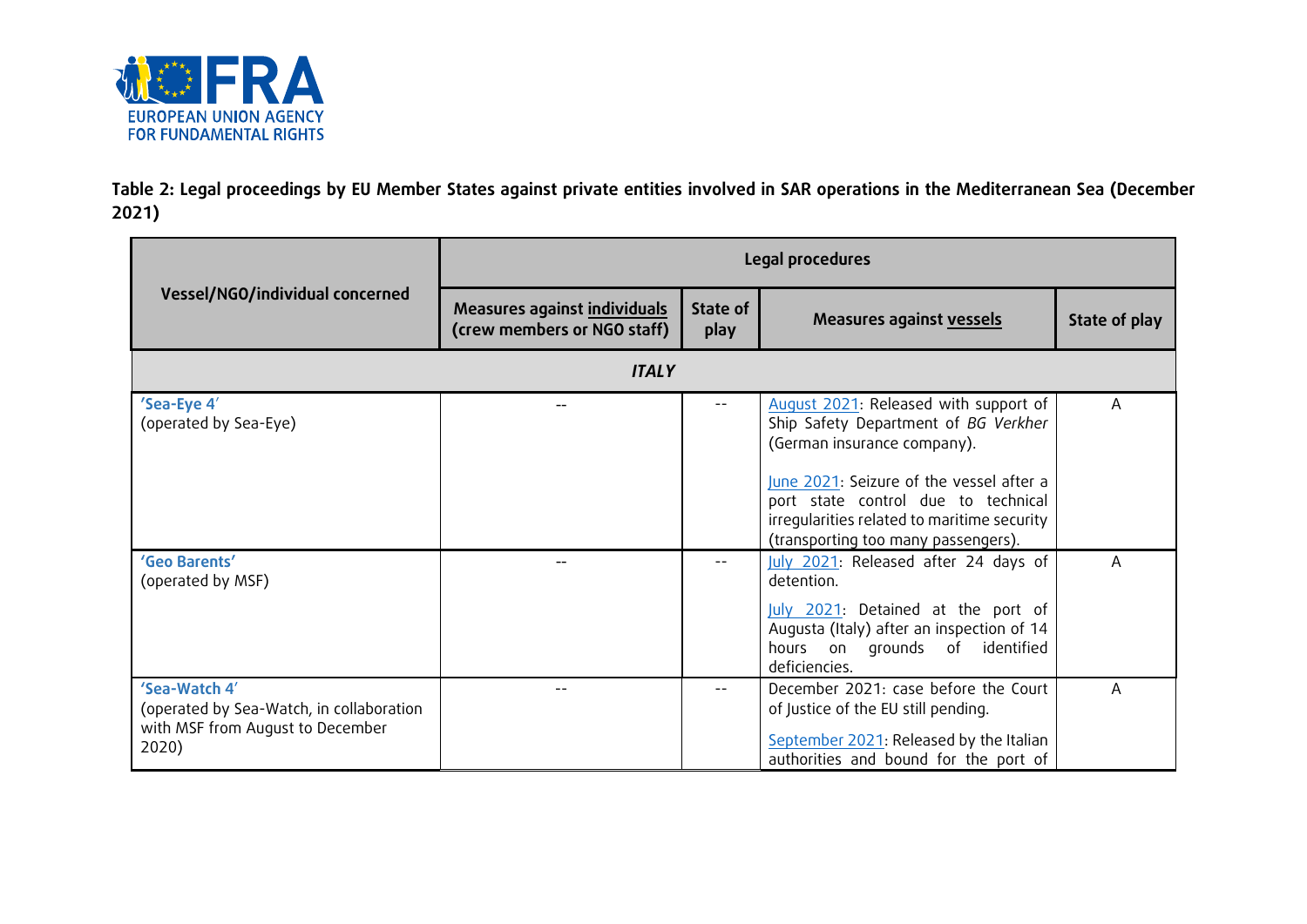

|                                          |                                                                                                                                                                                                                                             |   | Burriana (Spain) to prepare for further<br>operations.<br>May 2021: Detained again after appeal<br>of the Italian Coastguard.<br>March 2021: Released pending outcome<br>of the preliminary ruling.<br>December<br>2020:<br>The<br>Regional<br>Administrative Court of Palermo stayed<br>the proceedings and referred the case to<br>the Court of Justice of the EU.<br>October 2020: The vessel appealed<br>against the blockade.<br>September 2020: Administrative seizure<br>at the Port of Palermo (Sicily) for<br>related to<br>technical irregularities<br>maritime security. |   |
|------------------------------------------|---------------------------------------------------------------------------------------------------------------------------------------------------------------------------------------------------------------------------------------------|---|-------------------------------------------------------------------------------------------------------------------------------------------------------------------------------------------------------------------------------------------------------------------------------------------------------------------------------------------------------------------------------------------------------------------------------------------------------------------------------------------------------------------------------------------------------------------------------------|---|
| 'Sea-Watch 3'<br>(operated by Sea-Watch) | May 2021: Prosecutor of<br>Agrigento (Sicily) dismissed the<br>charges against the captain<br>Carola Rackete.<br>January 2020: Court of<br>Cassation (Rome) rejected the<br>appeal of the Public Prosecutor<br>of Agrigento (Sicily) on the | A | July 2021: Operational again.<br>March 2021: Seized in port of Augusta<br>(Sicily) and allowed to proceed to<br>shipyard in port of Burriana (Spain) in<br>May 2021.                                                                                                                                                                                                                                                                                                                                                                                                                | Α |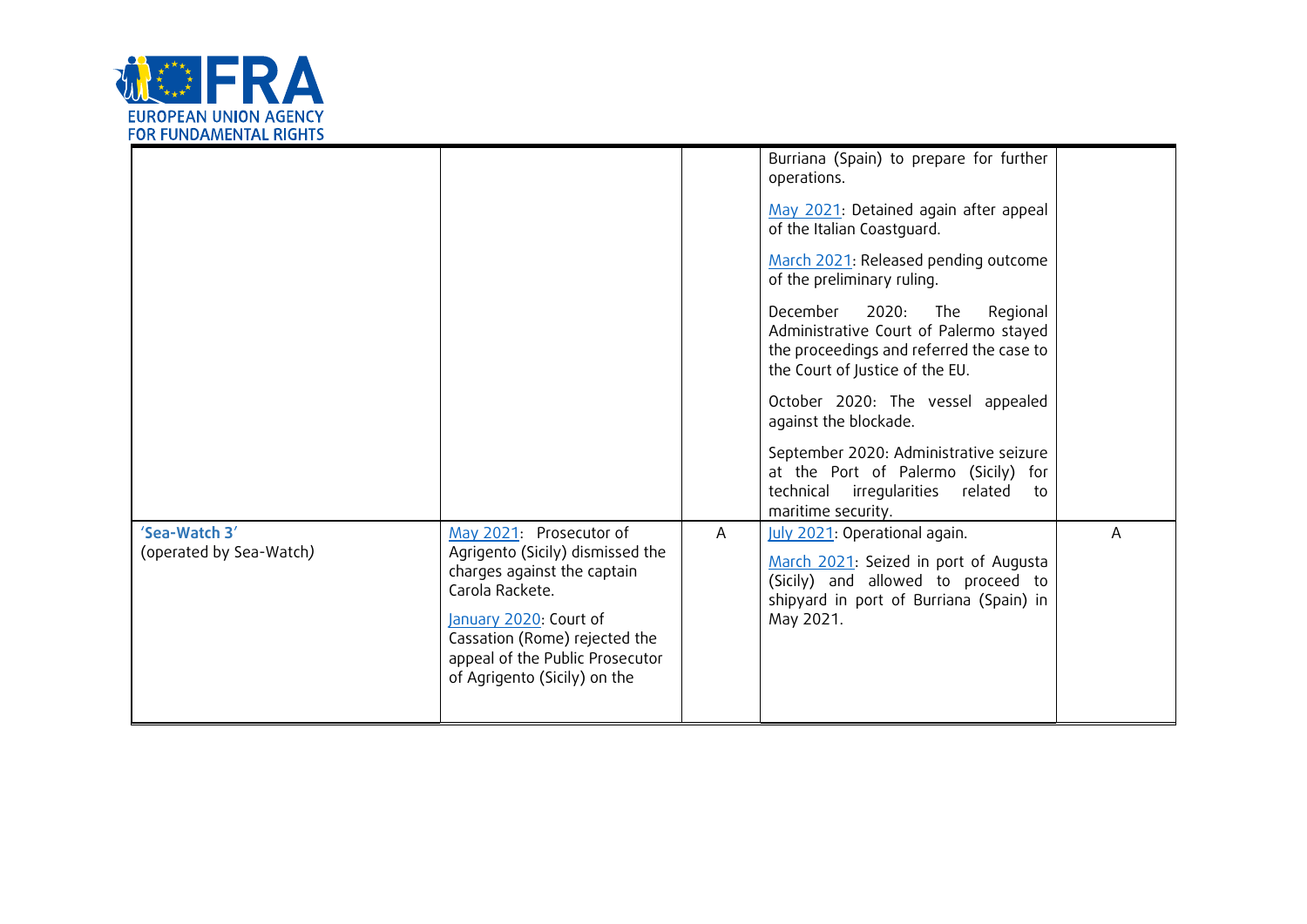

| validation of the arrest. Criminal<br>proceedings still ongoing.<br>July 2019: No validation of the<br>arrest by the Court of Agrigento<br>(Sicily), hence captain released.<br>June 2019: Investigation of the<br>captain for resistance or<br>violence against warships and<br>aiding illegal immigration by<br>Prosecutor of Agrigento (Sicily).<br>House arrest in Lampedusa. |   | February 2021: The ship was released<br>July 2020: Administrative seizure of the<br>vessel at the port of for technical<br>irregularities related to maritime security<br>(granted a single voyage authorisation<br>to proceed to Burriana (Spain) in<br>September 2020). | Α |
|-----------------------------------------------------------------------------------------------------------------------------------------------------------------------------------------------------------------------------------------------------------------------------------------------------------------------------------------------------------------------------------|---|---------------------------------------------------------------------------------------------------------------------------------------------------------------------------------------------------------------------------------------------------------------------------|---|
| February 2019: Case<br>discontinued and no<br>investigations were initiated;<br>crew cleared of all accusations.<br>January 2019: Investigation<br>against crew members for<br>violating environmental laws,<br>navigation safety, and<br>facilitating illegal immigration by<br>the Prosecutor of Catania<br>(Sicily).                                                           | A | June 2019: The ship was released.<br>May 2019: Seizure of the vessel in<br>Lampedusa (Sicily).                                                                                                                                                                            | Α |
| January 2020: The criminal case<br>against the captain and the<br>mission head was closed and all<br>charges were dismissed.<br>March 2019: Investigation<br>against the captain and the<br>mission head for aiding illegal<br>immigration and refusal of                                                                                                                         | A | March 2019: The ship was released.<br>March 2019: Seizure of the vessel in<br>Lampedusa due to accusations against<br>the captain and the Mission Head.                                                                                                                   | Α |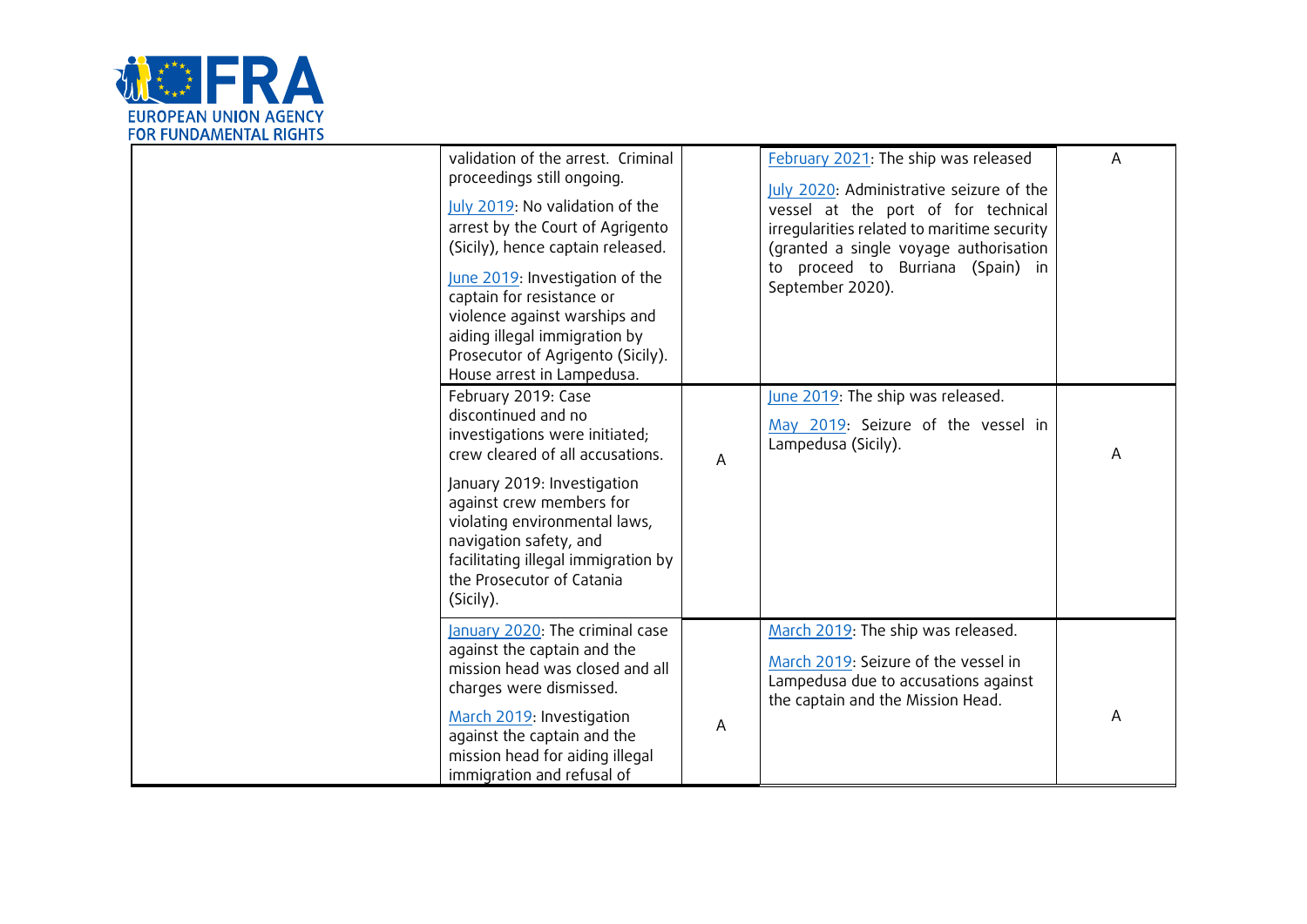

|                                                  | obedience to a warship by the<br>Prosecutor of Agrigento (Sicily).                                                                                                                                                                                                                                                                                                                                                                                                                                                                                                                    |           |                                                                                                                                                                                                                                                                                                                                                                                                                                                                                                                                                                                                                                                                                                  |             |
|--------------------------------------------------|---------------------------------------------------------------------------------------------------------------------------------------------------------------------------------------------------------------------------------------------------------------------------------------------------------------------------------------------------------------------------------------------------------------------------------------------------------------------------------------------------------------------------------------------------------------------------------------|-----------|--------------------------------------------------------------------------------------------------------------------------------------------------------------------------------------------------------------------------------------------------------------------------------------------------------------------------------------------------------------------------------------------------------------------------------------------------------------------------------------------------------------------------------------------------------------------------------------------------------------------------------------------------------------------------------------------------|-------------|
| 'Open Arms'<br>(operated by ProActiva Open Arms) | November 2020: The tribunal of<br>Ragusa (Italy) dismissed the<br>case.<br>May 2019: Catania prosecutor's<br>office (Sicily) closed<br>investigations against the<br>captain and the mission head<br>while the accusations for<br>disobedience of the Ministry of<br>the Interior orders are pending.<br>2018:<br>Investigation<br>March<br>against the captain and the<br>mission head on accounts of<br>"criminal<br>association"<br>and<br>"facilitation<br>of<br>irregular<br>migration" (Catania)<br>and on<br>accounts of disobedience of<br>Interior Ministry orders (Ragusa). | A         | June 2021: Released after more than<br>eight weeks in detention at port.<br>April 2021: Seizure of the vessel after a<br>port state control due to to technical<br>irregularities related to<br>maritime<br>security.<br>August 2019: The ship was released.<br>August 2019: Seizure of the vessel in<br>Licata by the Prosecutor of Agrigento<br>(Sicily).<br>May 2018: The Criminal Court of Ragusa<br>confirmed the release of the ship.<br>April 2018: The Tribunal of Ragusa<br>ordered the release of the ship.<br>March 2018: Pre-trial seizure of the ship<br>in Pozzallo (Sicily) because of a violation<br>of the Code of Conduct for Rescue NGOs<br>and jeopardising migrants' lives. | Α<br>A<br>A |
| 'luventa'<br>(operated by Jugend Rettet)         | March 2021: The prosecutor<br>charges<br>brought<br>against<br>(former)<br>individual<br>crew<br>members for aiding and abetting<br>illegal immigration.<br>July 2018: Prosecutor of Trapani<br>(Sicily) extended investigations<br>to individual (former) crew<br>members.                                                                                                                                                                                                                                                                                                           | ${\sf P}$ | April 2018: The Supreme Court of<br>Cassation (Rome) confirmed the seizure<br>of the ship.<br>August 2017: The ship was ordered to<br>the port of Lampedusa.<br>August 2017: Prosecutor initiated a<br>preventive seizure of the ship.                                                                                                                                                                                                                                                                                                                                                                                                                                                           | C           |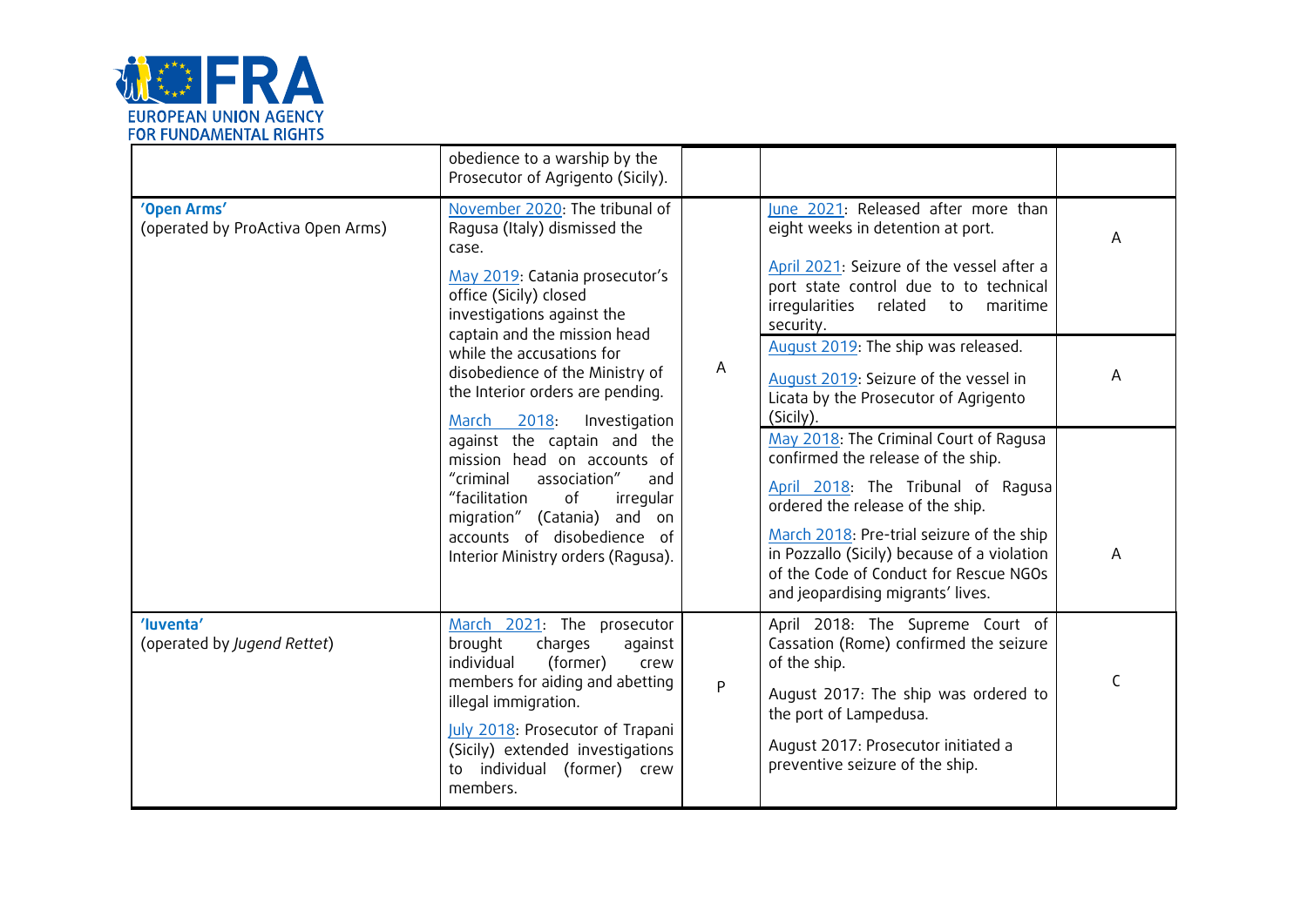

| 'Alan Kurdi'<br>(operated by Sea-Eye until July 2021)       |                                                                                             |   | July 2021: Sold to ResQPeople for<br>financial reasons.<br>April 2021: Released pending decision<br>on the legality of the detention (set for<br>November 2021).<br>January 2021: Sea-Eye filed lawsuit<br>against Italian Ministry of Transport and                                                                                                                                                  | Ρ |
|-------------------------------------------------------------|---------------------------------------------------------------------------------------------|---|-------------------------------------------------------------------------------------------------------------------------------------------------------------------------------------------------------------------------------------------------------------------------------------------------------------------------------------------------------------------------------------------------------|---|
|                                                             |                                                                                             |   | Olbia Port Authority for the blockage.<br>October 2020: Administrative seizure in<br>Olbia (Sardinia) due to technical<br>irregularities related to maritime security<br>(including transporting<br>too<br>many<br>passengers).                                                                                                                                                                       |   |
|                                                             |                                                                                             |   | August 2020: Sea-Eye filed a lawsuit<br>against the Italian Ministry of Transport<br>and Palermo Port Authority for the<br>blockage.<br>June 2020: the Italian Coast Guard<br>granted a single voyage authorisation to<br>proceed to Spain to fix the issues.<br>May 2020: Administrative seizure in<br>Palermo<br>technical<br>(Sicily)<br>for<br>irregularities related to<br>maritime<br>security. | P |
| 'Mare Jonio'<br>(operated by Mediterranea Saving<br>Humans) | October 2021: The High Court of<br>Italy confirmed the seizure of<br>communication devices. | P | December 2021: Moored in the port of<br>(Italy)<br>for<br>mandatory<br>Venice<br>maintenance work as provided by the<br>Italian Naval Register.                                                                                                                                                                                                                                                       | A |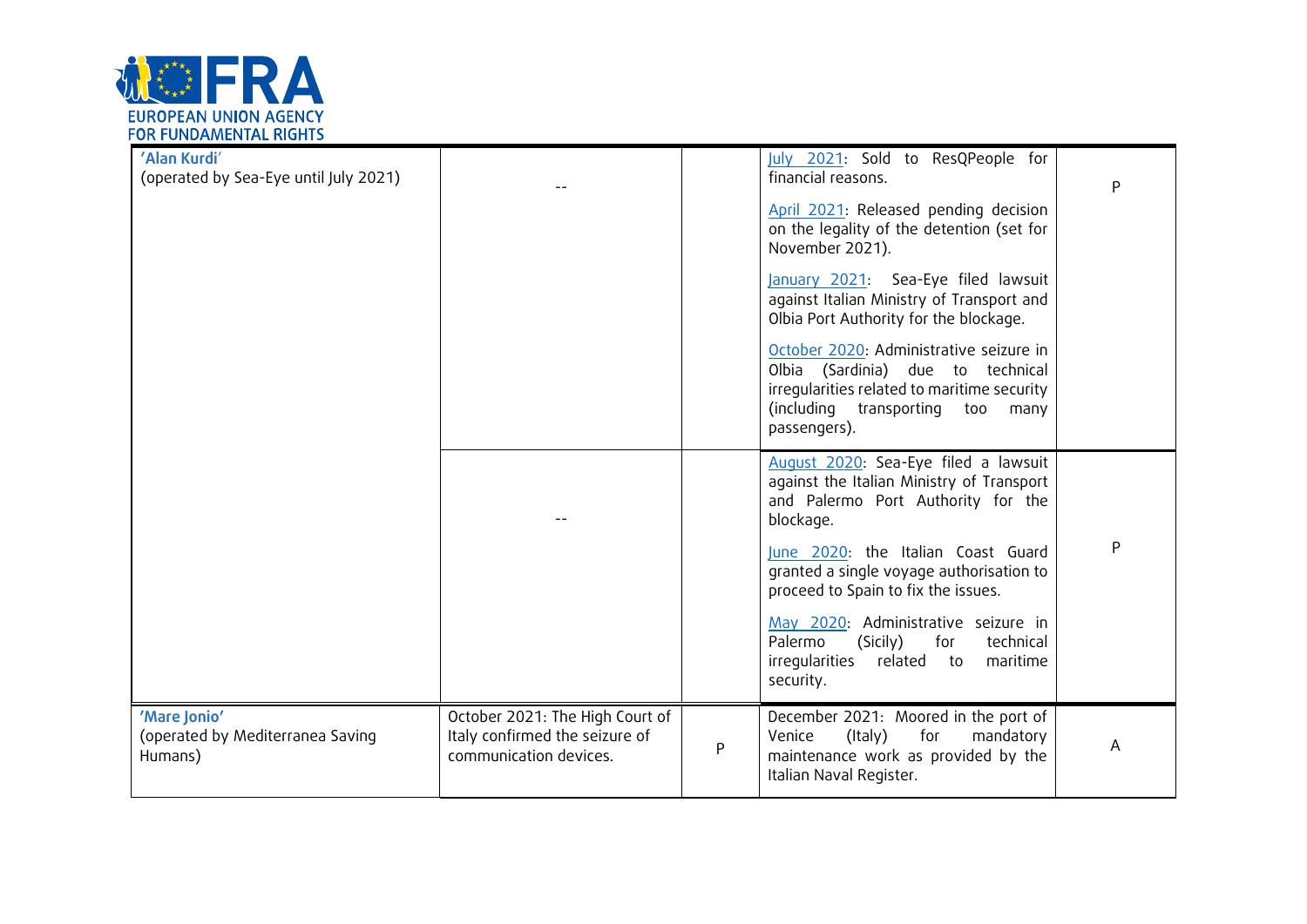

| October 2021: The Public<br>Prosecutor's Office in Agrigento<br>(Sicily) requested the dismissal<br>of the charges against the<br>shipowner and shipmaster for<br>the rescue case occurred on the<br>9 March 2019.                                                                                                              |   |                                                                                                                                                  |   |
|---------------------------------------------------------------------------------------------------------------------------------------------------------------------------------------------------------------------------------------------------------------------------------------------------------------------------------|---|--------------------------------------------------------------------------------------------------------------------------------------------------|---|
| March 2021: The Ragusa's Public<br>Prosecutor's Office<br>(Sicily)<br>opened a case for aiding and<br>abetting illegal immigration for<br>the "Maersk Etienne" case. Eight<br>Mediterranea activists currently<br>under<br>investigation<br>and<br>communication devices (mobile<br>phones<br>and<br>computers)<br>confiscated. |   |                                                                                                                                                  |   |
| December 2020: The Tribunal of<br>Agrigento (Sicily) closed the<br>investigation and dismissed the<br>case.<br>March 2019:<br>Investigation<br>against the captain and the<br>mission head for aiding illegal<br>immigration and refusal of                                                                                     | A | November 2020: Blocked in the port of<br>for<br>Venice<br>(Italy)<br>mandatory<br>maintenance work as provided by the<br>Italian Naval Register. | p |
| obedience to a warship by the<br>Prosecutor of Agrigento (Sicily).                                                                                                                                                                                                                                                              |   |                                                                                                                                                  |   |
| September and October 2020:<br>Denial of boarding to rescue staff<br>of the NGO's Rescue and Medical<br>Team by the Italian Coast Guard<br>at Port of Pozzallo (Sicily) and                                                                                                                                                     | P | February 2020: The ship was released by<br>the Palermo Court (Sicily).                                                                           | A |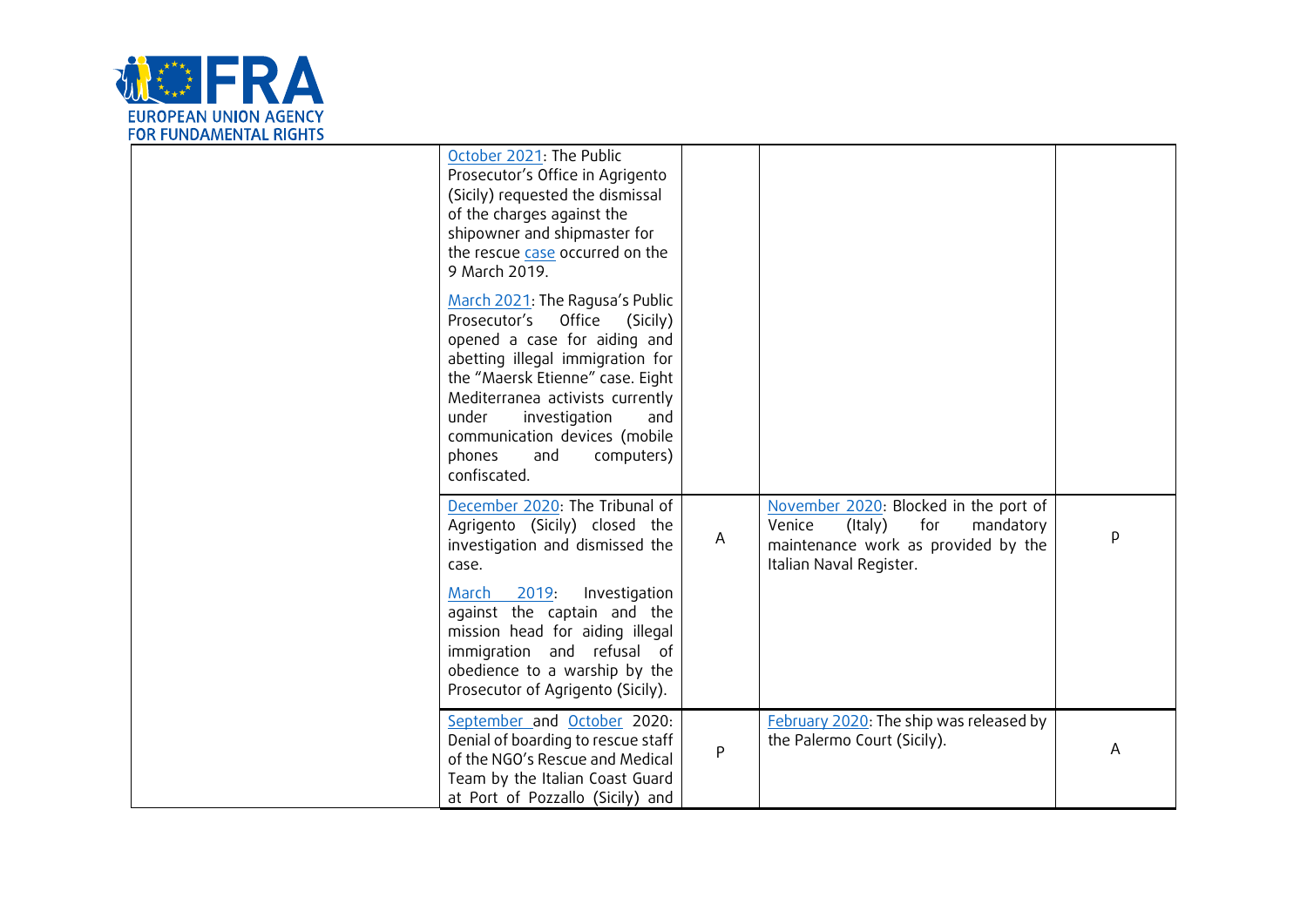

| (Sicily)<br>Port<br>of<br>Augusta<br>respectively.                                                                                                                                                                                                                                                    |   | September 2019: Administrative seizure<br>of the vessel in Licata (Sicily) for<br>violating the Security Decree Bis.                                                                                                                                                          |   |
|-------------------------------------------------------------------------------------------------------------------------------------------------------------------------------------------------------------------------------------------------------------------------------------------------------|---|-------------------------------------------------------------------------------------------------------------------------------------------------------------------------------------------------------------------------------------------------------------------------------|---|
| September and June 2020:<br>investigations against the<br>captain and ship-owner after<br>disembarkation of rescue<br>operations in Pozzallo (Sicily) for<br>refusal of obedience to orders<br>of Maritime Authorities -<br>opened by the Office of Public<br>Prosecutor in Ragusa (Sicily).          | P |                                                                                                                                                                                                                                                                               |   |
| September 2019: 300,000 EUR<br>fine for violating the Security<br>Decree Bis.                                                                                                                                                                                                                         | P |                                                                                                                                                                                                                                                                               |   |
| May 2019: investigations<br>against the captain and the<br>Mission Head for aiding illegal<br>immigration and refusal of<br>obedience to orders of Maritime<br>Authorities) - opened by the<br>Office of Public Prosecutor in<br>Ragusa (Sicily) - pending before<br>the Court in Agrigento (Sicily). | P | May 2019: Prosecutors of Agrigento<br>(Sicily) did not uphold the seizure but<br>ordered another type of impoundment<br>for more evidence to be collected.<br>May 2019: Seizure of the vessel in<br>Lampedusa due to accusations against<br>the captain and the Mission Head. | A |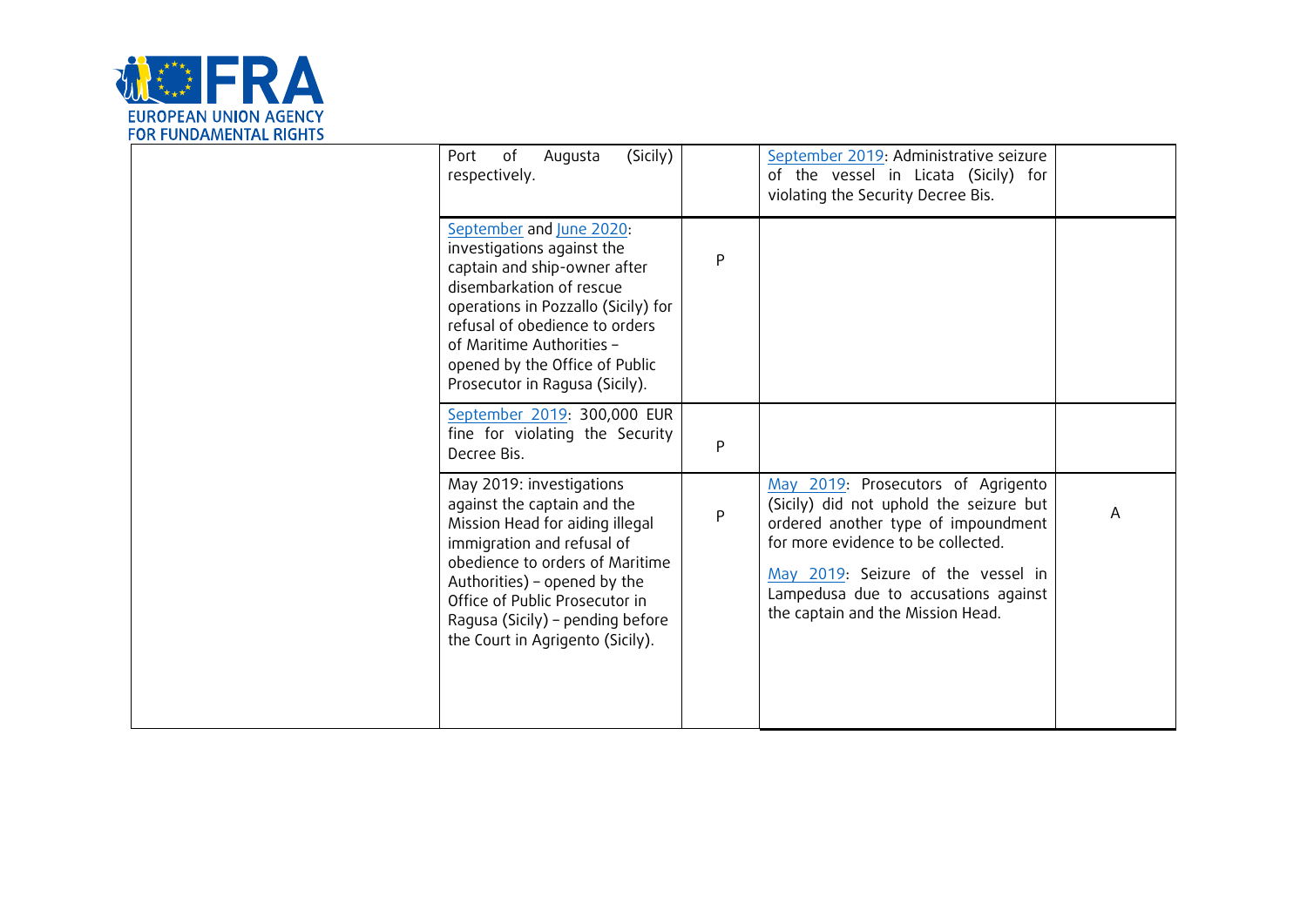

|                                                 | March 2019: investigations and<br>66,000 EUR administrative fine<br>against the captain and the<br>Mission Head for aiding illegal<br>immigration and refusal of<br>obedience to orders of Maritime<br>Authorities. | P         | March 2019: The ship was released.<br>March 2019: Seizure of the vessel in<br>Lampedusa due to accusations against<br>the captain and the Mission Head. | A |
|-------------------------------------------------|---------------------------------------------------------------------------------------------------------------------------------------------------------------------------------------------------------------------|-----------|---------------------------------------------------------------------------------------------------------------------------------------------------------|---|
| 'Vos Hestia'<br>(operated by Save the Children) | March 2021: The proceedings<br>are still in the investigation<br>phase. The Prosecutor's Office in<br>Trapani has issued a notice of<br>completion of investigation<br>without pressing any charges.                | ${\sf P}$ |                                                                                                                                                         |   |
|                                                 | October 2017: Captain<br>interviewed by the Deputy<br>Prosecutor of Trapani and<br>investigation discontinued.<br>October 2017: Police search on<br>board after an undercover agent                                 | A         |                                                                                                                                                         |   |
|                                                 | worked on the ship.                                                                                                                                                                                                 |           |                                                                                                                                                         |   |
| 'Vos Prudence'<br>(operated by MSF)             | March 2021: The Prosecutor of<br>Trapani (Sicily) brought charges<br>against staff in another case for<br>"aiding and abetting illegal<br>immigration to Italy".                                                    | P         | $- -$                                                                                                                                                   |   |
|                                                 | November 2018: Staff members<br>of both the Vos Prudence<br>(operations from March to July<br>2017) under investigation<br>initiated by the Prosecutor of<br>Catania (Sicily) for "illegal<br>management of waste". |           |                                                                                                                                                         |   |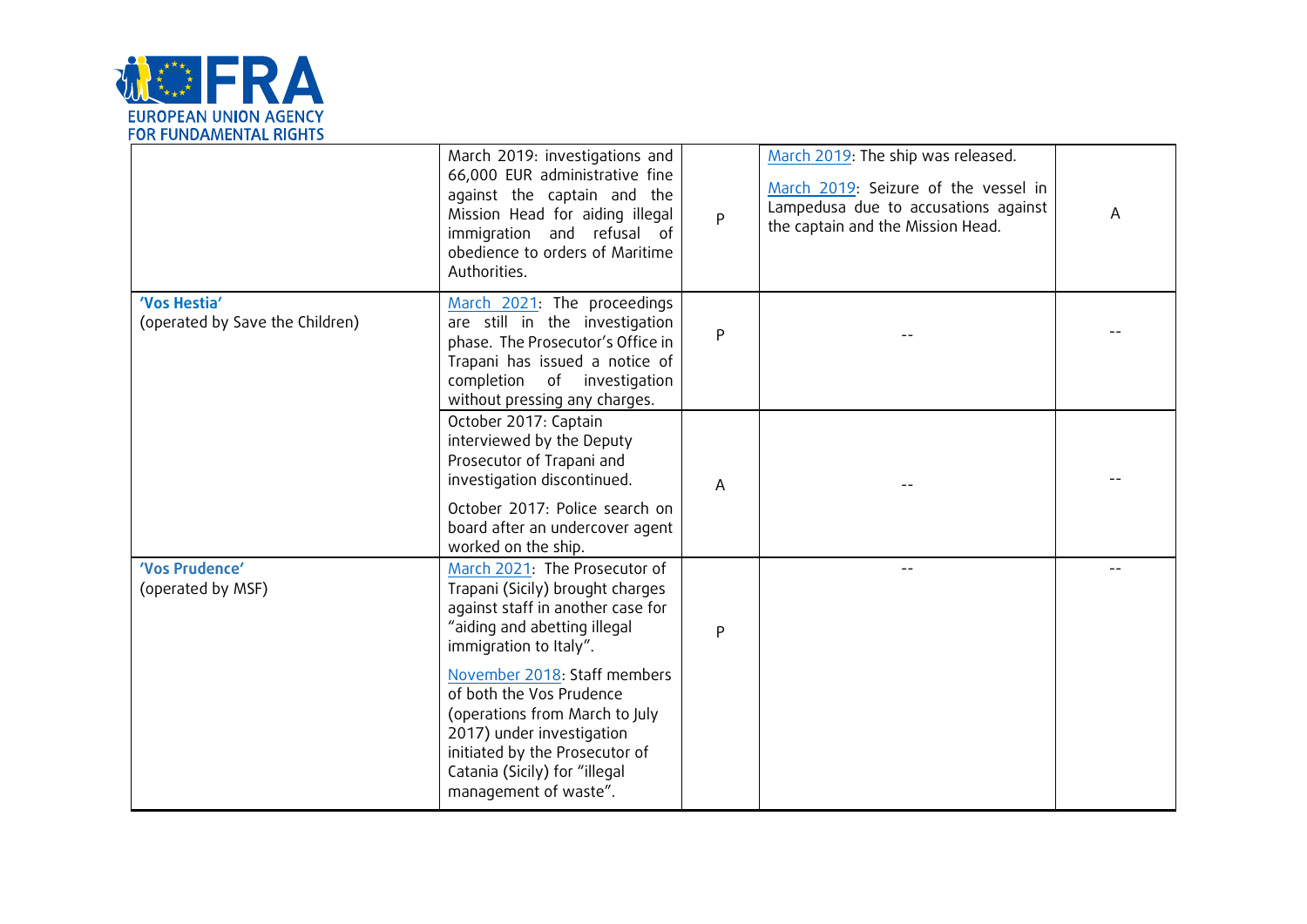

| 'Ocean Viking'<br>(operated by SOS MEDITERRANEE)                 |  | December 2020: Released after fixing<br>irregularities (no appeal of seizure).<br>July 2020: Administrative seizure after a<br>state port control at the port at Porto<br>Empedocle (Sicily) for technical<br>irregularities related to maritime<br>security (granted a single voyage<br>authorisation to proceed to shipyard in<br>Augusta (Sicily) in November 2020). | A |
|------------------------------------------------------------------|--|-------------------------------------------------------------------------------------------------------------------------------------------------------------------------------------------------------------------------------------------------------------------------------------------------------------------------------------------------------------------------|---|
| 'Moonbird'<br>(reconnaissance aircraft operated by Sea<br>Watch) |  | October 2020: The aircraft was released.<br>September 2020: The aircraft was<br>grounded by the Italian Civil Aviation<br>authority for spending too many hours<br>at sea and for risking endangering<br>ongoing SAR operations carried out by<br>state actors and the safety of<br>navigation in the area.                                                             | A |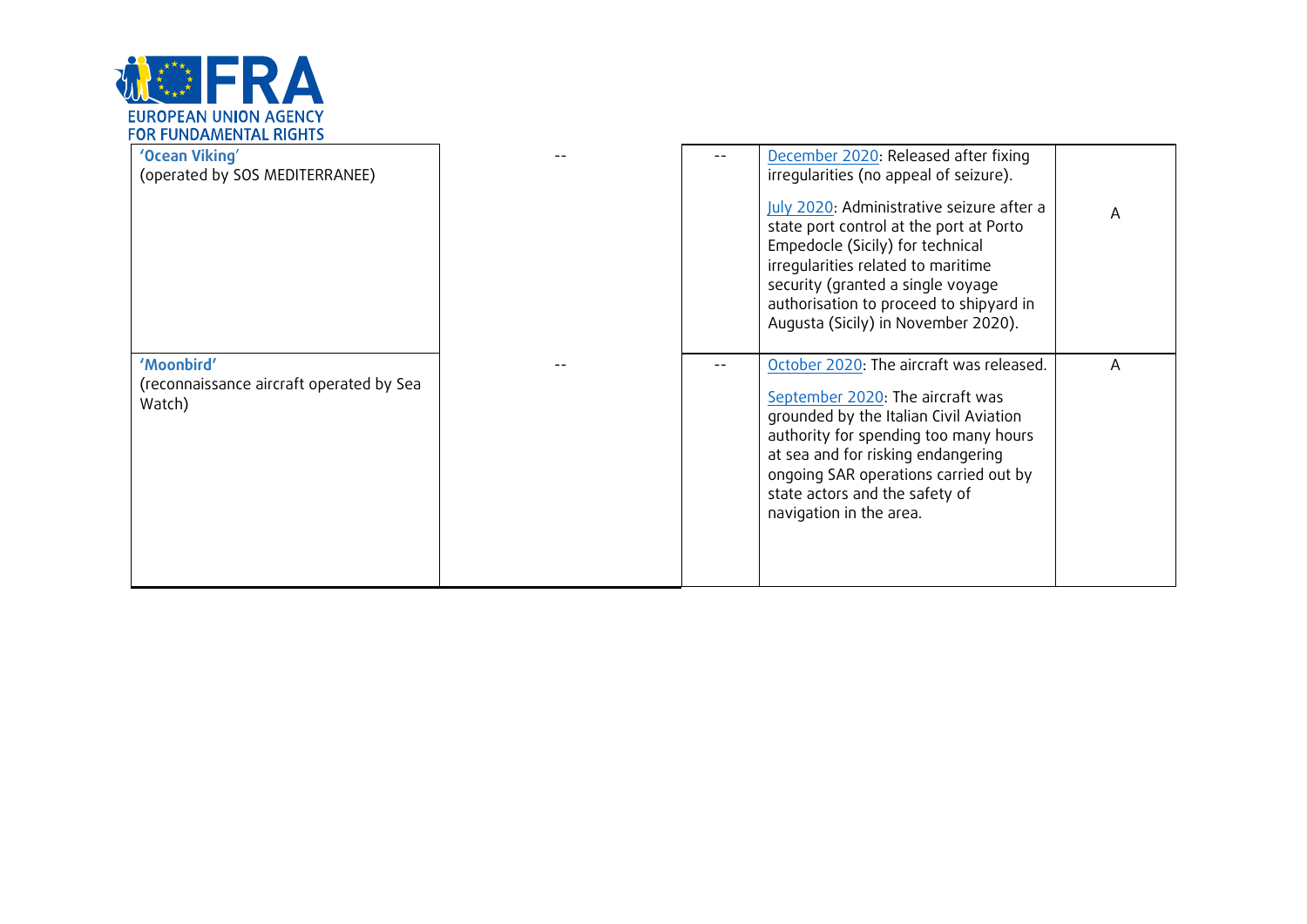

| 'Aita Mari'<br>(operated by Salvamento Maritimo<br>Humanitario (SMH)) |                                                                                                                                                                                                                                                                   |   | July 2020: The vessel was released.<br>May 2020: Administrative seizure in<br>Palermo (Sicily) for technical<br>irregularities related to maritime<br>security.                                        | A |
|-----------------------------------------------------------------------|-------------------------------------------------------------------------------------------------------------------------------------------------------------------------------------------------------------------------------------------------------------------|---|--------------------------------------------------------------------------------------------------------------------------------------------------------------------------------------------------------|---|
| 'Alex Mediterranea'<br>(operated by Mediterranea Saving<br>Humans)    | July 2019: Investigation against<br>the captain and the mission head<br>for aiding of illegal immigration<br>and refusal of obedience to a<br>warship by the Prosecutor of<br>Agrigento (Sicily) and 66,000<br>EUR fine for violating the<br>Security Decree Bis. | P | Since March 2020 no longer operational<br>due to COVID-19 protocols.<br>February 2020: The ship was released<br>July 2019: Seizure of vessel in<br>Lampedusa for violating the Security<br>Degree Bis. | A |
| 'Eleonore'<br>(operated by Mission Lifeline)                          | September 2019: Investigation<br>against the captain and the<br>mission head for aiding of illegal<br>immigration by the Prosecutor of<br>Ragusa (Sicily) and 300,000 EUR<br>fine for violating the Security<br>Decree Bis.                                       | P | September 2019: Administrative seizure<br>of the vessel in Pozzallo (Sicily) for<br>violating the Security Decree Bis.                                                                                 | P |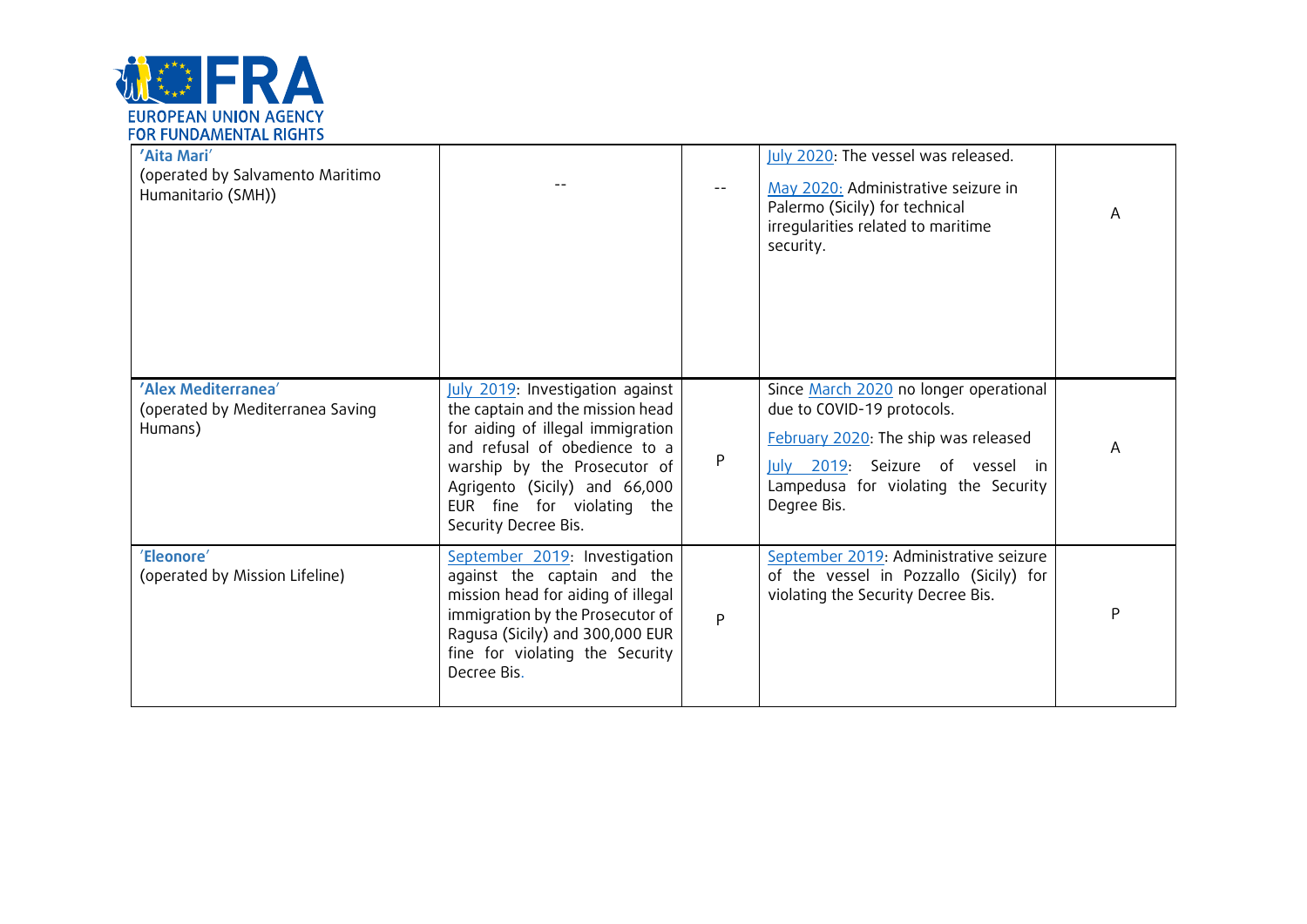

| 'Aquarius'<br>(operated by SOS MEDITERRANEE e &<br>MSF)                                  | November 2018: Staff members<br>of the Aquarius (operations from<br>January 2017 to May 2018)<br>under investigation initiated by<br>the Prosecutor of Catania (Sicily)<br>for "illegal management of<br>waste".          | P | January 2019: The Court of Catania<br>(Sicily) annulled the decision on the<br>seizure of 200,000 EUR.<br>November 2018: The Prosecutor of<br>Catania (Sicily) ordered the seizure of the<br>vessel 'Aquarius' in absentia (while<br>docked in Marseilles) and the seizure of<br>200,000 EUR from MSF. | P |  |
|------------------------------------------------------------------------------------------|---------------------------------------------------------------------------------------------------------------------------------------------------------------------------------------------------------------------------|---|--------------------------------------------------------------------------------------------------------------------------------------------------------------------------------------------------------------------------------------------------------------------------------------------------------|---|--|
| 'Astral'<br>(operated by ProActiva Open Arms)                                            |                                                                                                                                                                                                                           |   | June 2018: Prohibition of docking.                                                                                                                                                                                                                                                                     | A |  |
| 'Golfo Azzurro'<br>(operated by ProActiva Open Arms)                                     | June 2018: Tribunal of Palermo<br>discontinued the investigation.<br>May 2017: Criminal<br>investigations against unknown<br>persons involved in migrant<br>smuggling initiated by the<br>Prosecutor of Palermo (Sicily). | A |                                                                                                                                                                                                                                                                                                        |   |  |
| 'Médecins Sans Frontières' (MSF)<br>(no vessel, only staff subject to<br>investigations) | August 2017: Investigations<br>against MSF staff for aiding<br>irregular migration by Prosecutor<br>of Trapani (Sicily).                                                                                                  | P |                                                                                                                                                                                                                                                                                                        |   |  |
| <b>SPAIN</b>                                                                             |                                                                                                                                                                                                                           |   |                                                                                                                                                                                                                                                                                                        |   |  |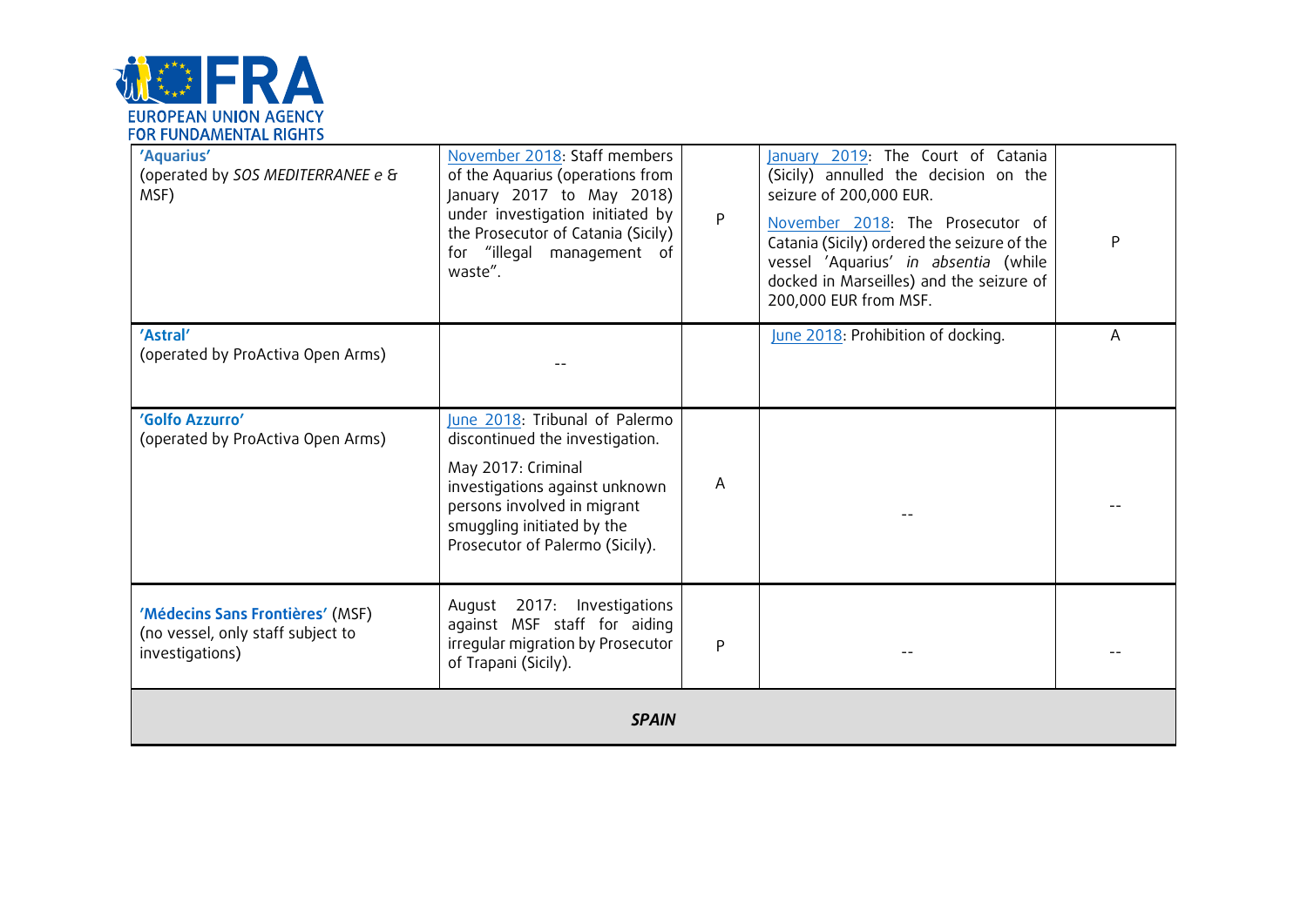

| 'Louise Michel'<br>(operated by M.V. Louise Michel)                                |                | October 2020: Blocked at the port of<br>Burriana (Spain) for registration issues.                                                                                                                                                                                                                             | P |
|------------------------------------------------------------------------------------|----------------|---------------------------------------------------------------------------------------------------------------------------------------------------------------------------------------------------------------------------------------------------------------------------------------------------------------|---|
| 'Open Arms'<br>(operated by ProActiva Open Arms)                                   |                | April 2019: Spanish authorities have<br>allowed the vessels<br>to<br>deliver<br>humanitarian aid to refugee camps in<br>Lesvos and Samos but not to conduct<br>SAR operations.                                                                                                                                | Α |
| 'Aita Mari'<br>(operated by the Humanitarian Maritime<br>Rescue Association (SMH)) |                | January 2019: Spanish<br>Maritime<br>Authorities deny permission to sail due<br>to "violations of maritime regulations",<br>ships blocked in Spain.                                                                                                                                                           |   |
|                                                                                    | <b>GERMANY</b> |                                                                                                                                                                                                                                                                                                               |   |
| 'Mare Liberum'<br>(operated by Mare Liberum)                                       |                | September 2020: The Administrative<br>Court of Hamburg granted the ship<br>permission to set sail.<br>April 2020: Seizure of the ship on the<br>basis of safety requirements by the<br>German Professional Association for<br>Transport and Traffic, and appeal against<br>the application of the law change. | A |
|                                                                                    |                |                                                                                                                                                                                                                                                                                                               |   |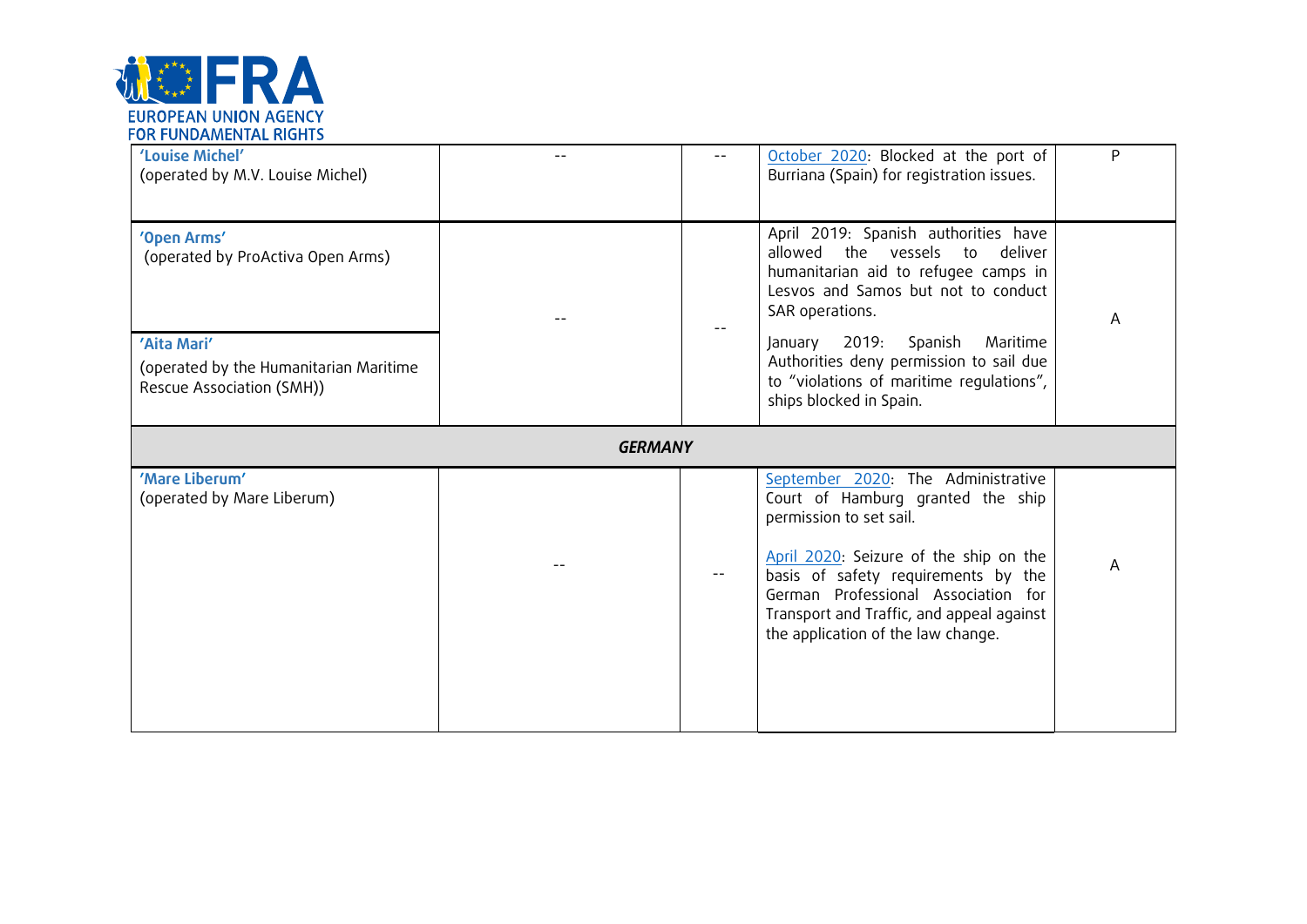

|                                       |  |  | September 2019: Higher Administrative<br>Court of Hamburg confirmed the<br>Administrative Court decision.<br>May 2019: The Administrative Court of<br>Hamburg granted the ship permission to<br>set sail.<br>April 2019: Seizure of the ship on the<br>basis of safety requirements by the<br>German Professional Association for<br>Transport and Traffic.                                                                                                                                                                                           | A |
|---------------------------------------|--|--|-------------------------------------------------------------------------------------------------------------------------------------------------------------------------------------------------------------------------------------------------------------------------------------------------------------------------------------------------------------------------------------------------------------------------------------------------------------------------------------------------------------------------------------------------------|---|
| <b>THE NETHERLANDS</b>                |  |  |                                                                                                                                                                                                                                                                                                                                                                                                                                                                                                                                                       |   |
| 'Sea-Watch 3' (operated by Sea-Watch) |  |  | August 2019: The court in The Hague<br>ruled on the appeal lodged by Sea Watch<br>and extended the transitional period<br>until December 2019.<br>May 2019: The court in The Hague ruled<br>that the new requirements were legal<br>but the transitional period too short. The<br>judges removed the blockade and<br>suspended the recent requirements until<br>15 August 2019.<br>April 2019: Dutch government imposed<br>technical<br>stringent<br>safety<br>more<br>requirements for the ship without a<br>transition period and blocked the ship. | A |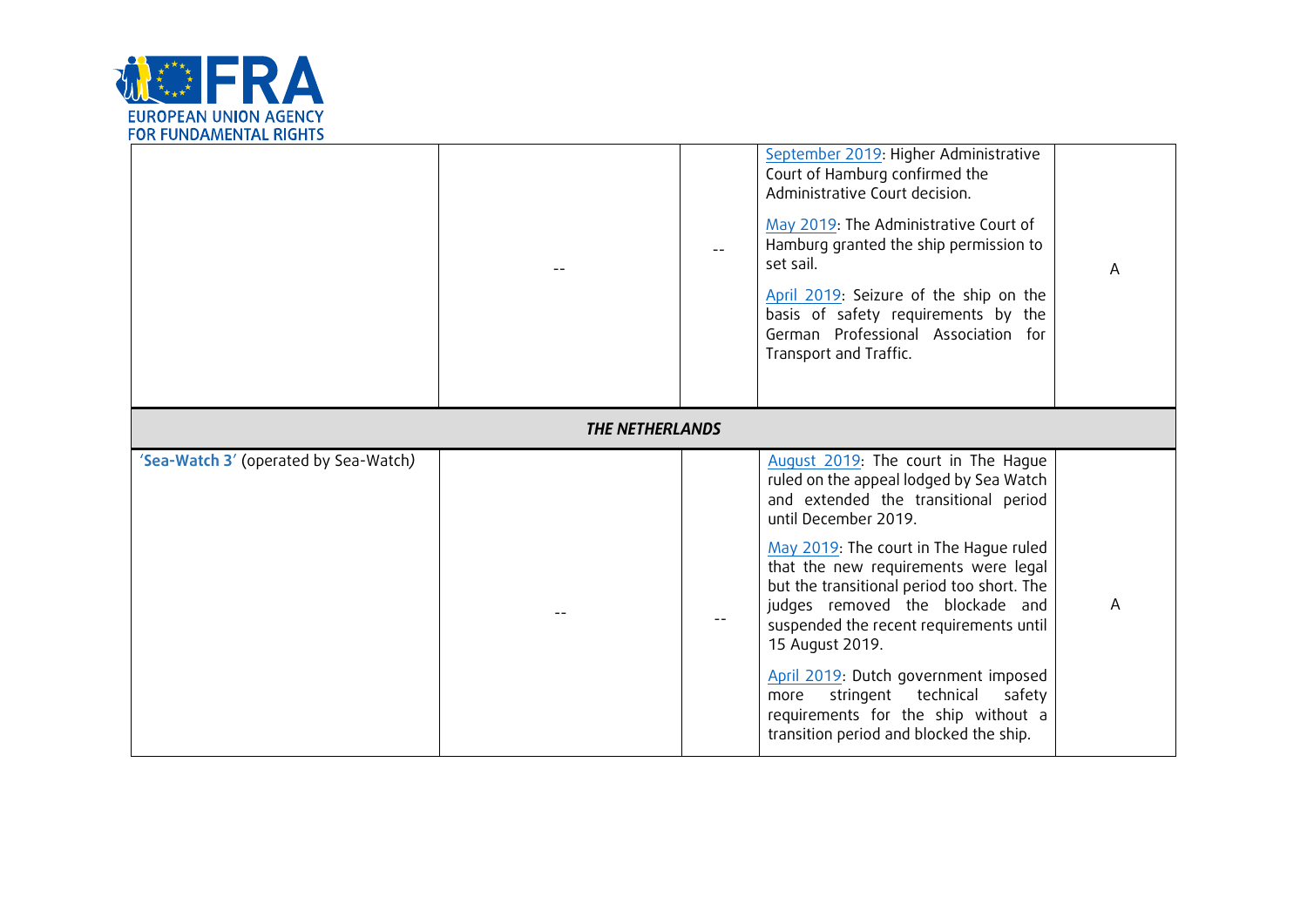

|                                                                                                                            |                                                                                                                                                                                                                                                                                                                                                                                                                                                                       |   | February 2019: The flag state granted<br>the ship permission to set sail again.<br>January 2019: Extensive inspections<br>mandated by the Dutch authorities, ship<br>blocked in Italy. | A |
|----------------------------------------------------------------------------------------------------------------------------|-----------------------------------------------------------------------------------------------------------------------------------------------------------------------------------------------------------------------------------------------------------------------------------------------------------------------------------------------------------------------------------------------------------------------------------------------------------------------|---|----------------------------------------------------------------------------------------------------------------------------------------------------------------------------------------|---|
| 'Lifeline'<br>(operated by Mission Lifeline)<br>'Seefuchs'<br>(operated by Sea-Eye)<br>'The Sea Eye' (operated by Sea-Eye) | See description of proceedings<br>for Malta below.                                                                                                                                                                                                                                                                                                                                                                                                                    |   | See description of proceedings<br>for Malta below.                                                                                                                                     |   |
| <b>MALTA</b>                                                                                                               |                                                                                                                                                                                                                                                                                                                                                                                                                                                                       |   |                                                                                                                                                                                        |   |
| 'Lifeline'<br>(operated by Mission Lifeline)                                                                               | January 2020: Maltese Appeal<br>Court overturned the decision<br>and cleared the captain of all<br>charges.<br>May 2019: Court of Valletta<br>fined the captain 10,000 EUR for<br>operating a ship that was not<br>properly registered for rescue<br>operations.<br>July 2018: Accusation by the<br>Public<br>Prosecutor's<br>Service<br>against the captain for not<br>following orders of the Italian<br>MRCC and entering Maltese<br>territorial waters illegally. | A | July 2018: 'Lifeline' impounded.<br>July 2018: Maltese authorities launched<br>investigations due to potential issues<br>with the registration of the ship under<br>the Dutch flag.    | C |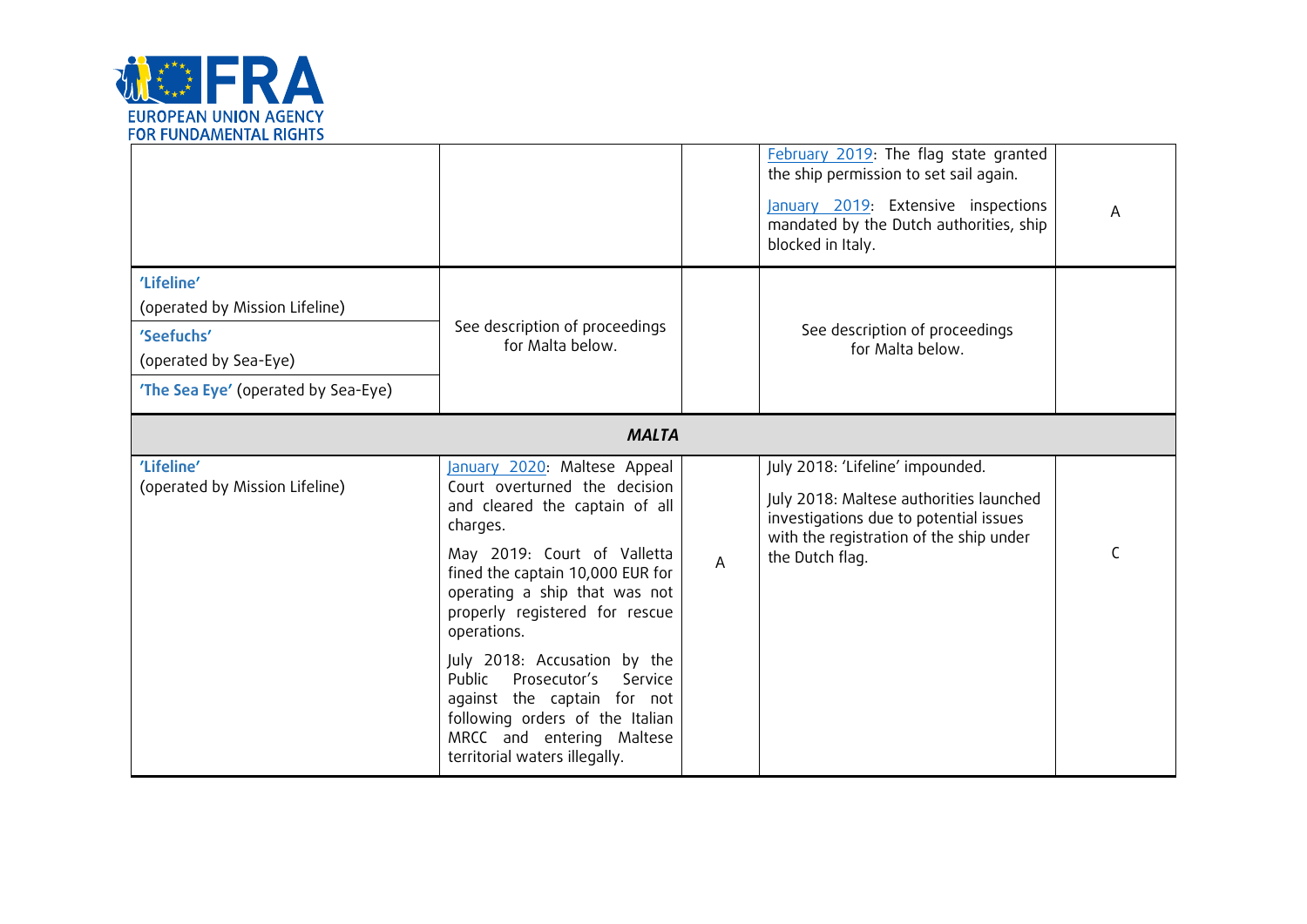

| 'The Sea Eye'<br>(operated by Sea-Eye)                                              |                                                      | $-\,-$ | July 2018: Maltese authorities blocked<br>the ship and launched investigations due<br>to potential issues with the registration<br>of the ships under the Dutch flag.                                           | <b>No</b><br>information<br>available |
|-------------------------------------------------------------------------------------|------------------------------------------------------|--------|-----------------------------------------------------------------------------------------------------------------------------------------------------------------------------------------------------------------|---------------------------------------|
| 'Seefuchs'<br>(operated by Sea-Eye)                                                 |                                                      |        | December 2018: The ship was released.<br>July 2018: Maltese authorities blocked<br>the ship and launched investigations due<br>to potential issues with the registration<br>of the ships under the Dutch flag.  | A                                     |
| 'Sea-Watch 3'<br>(operated by Sea-Watch)                                            |                                                      |        | October 2018: The vessel was released.<br>July 2018: Maltese authorities blocked<br>the ship and launched investigations due<br>to potential issues with the registration<br>of the ships under the Dutch flag. | A                                     |
| 'Moonbird'<br>(operated jointly by Sea-Watch and<br>Humanitarian Pilots Initiative) |                                                      |        | October 2018: the aircraft resumed<br>operations.<br>July 2018: Authorities blocked the<br>aircraft due to lacking permits for SAR<br>operations.                                                               | A                                     |
| <b>GREECE</b>                                                                       |                                                      |        |                                                                                                                                                                                                                 |                                       |
| 'Mare Liberum'<br>(operated by Mare Liberum)                                        |                                                      |        | October 2021: Greek authorities blocked<br>the vessel after the implementation of<br>Law No. 4825 adopted on 4 September<br>2021.                                                                               | $\mathsf{P}$                          |
| 'Emergency Response Centre<br>International'                                        | December 2018: The accused<br>were released on bail. |        |                                                                                                                                                                                                                 |                                       |